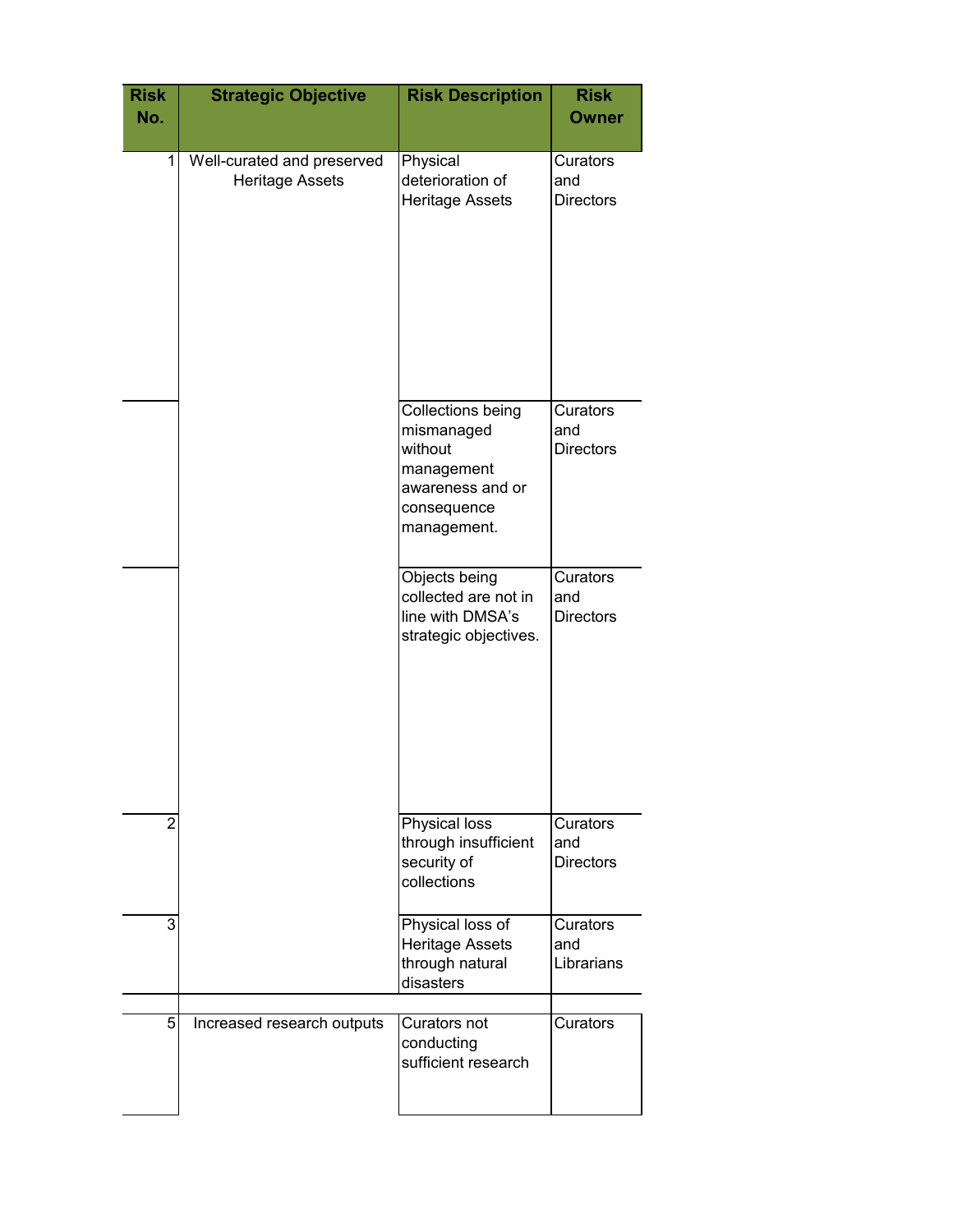| 6  |                                                                                                                                            | Research not<br>inclusive                                                                                                | Curators                                                            |
|----|--------------------------------------------------------------------------------------------------------------------------------------------|--------------------------------------------------------------------------------------------------------------------------|---------------------------------------------------------------------|
| 7  |                                                                                                                                            | <b>Outdated Exhibitions</b>                                                                                              | Curators<br>and<br><b>Directors</b>                                 |
| 8  |                                                                                                                                            | <b>Exhibitions that are</b><br>not transformed to<br>be inclusive of all<br>cultures                                     | Curators<br>and<br><b>Directors</b>                                 |
| 9  |                                                                                                                                            | Irrelevant<br>educational tours /<br><b>Educational tours</b><br>not aligned with<br>education curicula                  | <b>Public</b><br>Officers<br>Engageme<br>nt and<br><b>Directors</b> |
| 10 |                                                                                                                                            | Lack of security for<br>visitors and staff                                                                               | <b>Directors</b>                                                    |
| 11 | Strategic outcome goal -<br>Financial sustainability:<br>Revenue diversification and<br>growth and implementation of<br>cost optimisation. | <b>Budget cut</b>                                                                                                        | CFO and<br>Finance<br>Manager                                       |
| 12 |                                                                                                                                            | Infrastructure decay<br>and lack of well<br>maintained<br>buildings<br>:e.g,Pierneef<br>building Lawyers,<br>paying less | CFO and<br>Finance<br>Manager                                       |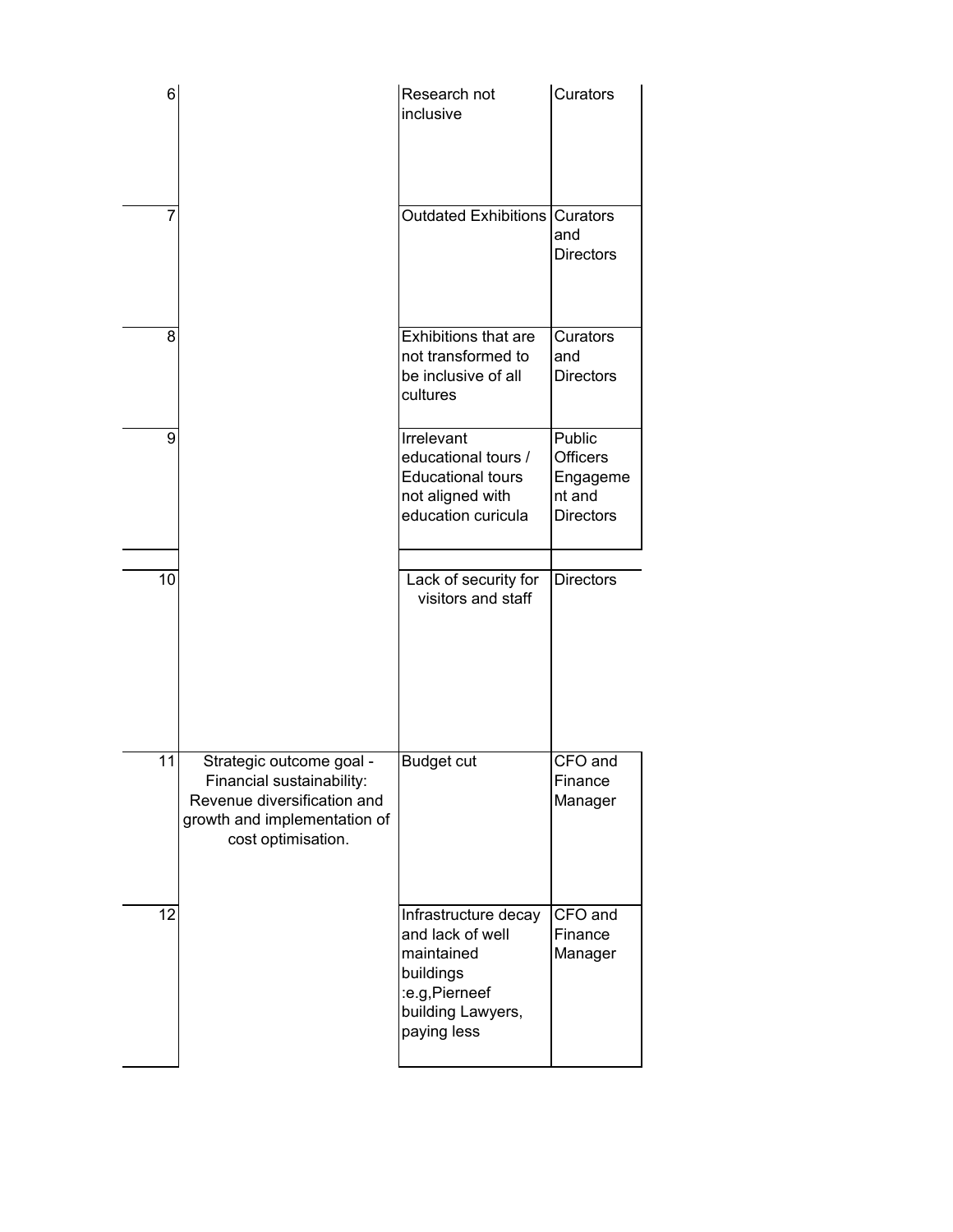| 13<br>14        |                                                                                            | Lack of Intergrated<br>database<br>Insufficient Own<br>Revenue | CFO and<br>Finance<br>Manager<br>CFO and<br>Finance<br>Manager |
|-----------------|--------------------------------------------------------------------------------------------|----------------------------------------------------------------|----------------------------------------------------------------|
| 16              |                                                                                            | Reputional damage                                              | <b>MANCO</b>                                                   |
|                 |                                                                                            |                                                                |                                                                |
| $\overline{17}$ | Vision - Sustainable and<br>Accessible To all                                              | Low maturity level<br>of risk management                       | <b>MANCO</b>                                                   |
|                 |                                                                                            |                                                                |                                                                |
| 18              | <b>Mission - Transform</b><br><b>Ditsong into a Catalyst for</b><br><b>Nation Building</b> | Lack of<br>Transformation                                      | <b>MANCO</b>                                                   |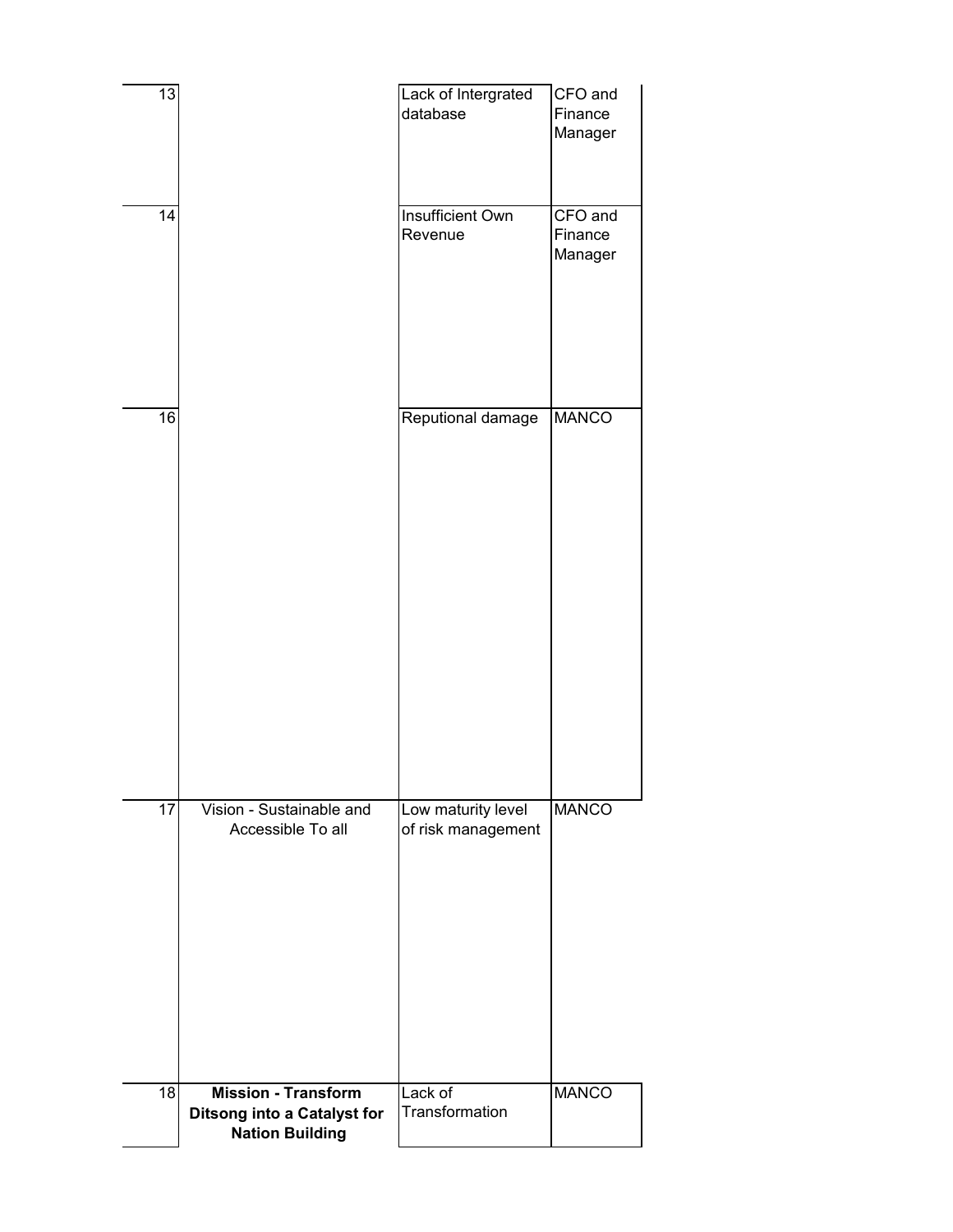|    |                                                     | Resistant to change                 | <b>MANCO</b> |
|----|-----------------------------------------------------|-------------------------------------|--------------|
|    |                                                     |                                     |              |
| 19 | <b>Develop and Retain</b><br><b>Workforce Skill</b> | Lack of proper<br>talent management | <b>MANCO</b> |
| 20 |                                                     | Lack of Career<br>Management        | <b>MANCO</b> |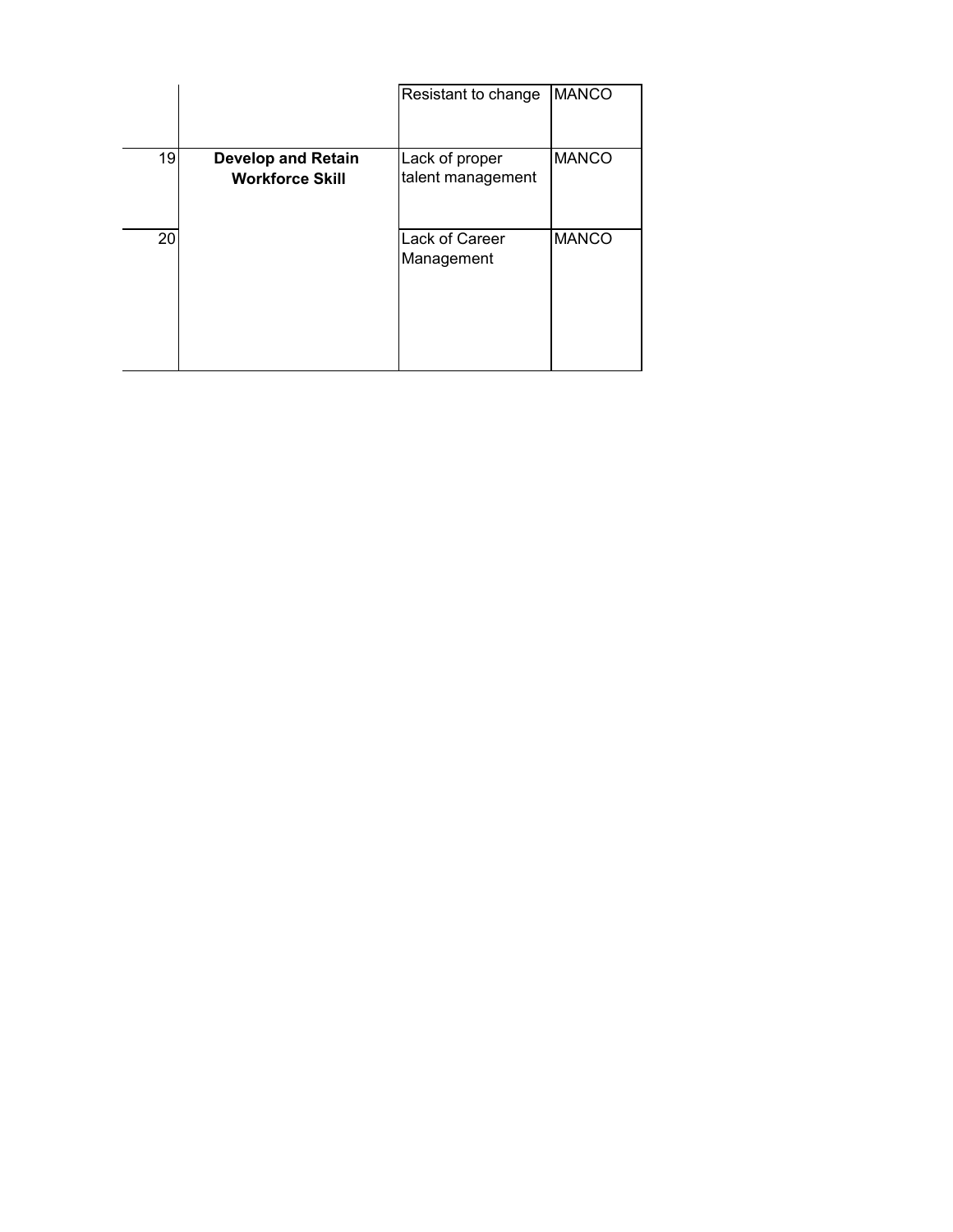| <b>Reason/Cause</b>                                                                 | <b>Consequence</b>                                                                                                                                               | <b>Existing Controls</b>                                  | Level of<br><b>Risk</b> |
|-------------------------------------------------------------------------------------|------------------------------------------------------------------------------------------------------------------------------------------------------------------|-----------------------------------------------------------|-------------------------|
| Insufficient storage facilities                                                     | •Incorrect storage facilities Storage cabinets,<br>• Pest management not<br>implemented                                                                          | SOPs, Collection<br>Policies,<br><b>Conservation Plan</b> | <b>High</b>             |
| Weakness in monitoring<br>controls.                                                 | <b>Collections Management</b><br>controls are inadequate<br>and ineffective, non<br>compliance with<br><b>Collections Management</b><br>policies and procedures. | Collection<br>Management policy<br>and SOPs               | <b>Medium</b>           |
| Challenge with staff capacity<br>to monitor controls                                | <b>Collections Management</b><br>controls are inadequate<br>and ineffective, non<br>compliance with<br><b>Collections Management</b><br>policies and procedures. | Collection<br>Management policy<br>and SOPs               | <b>Medium</b>           |
| Insufficient security controls<br>and poor record keeping                           | • Physical loss of<br>collections<br>• Items misplaced within<br>collections                                                                                     | Security, Collection<br><b>Policies</b>                   | <b>High</b>             |
| Lack of fire retardant systems,<br>lack of evacuation and flood<br>prevention plans | Physical loss and<br>damage to collections                                                                                                                       | SOPs, Collection<br>Policies, Evacuation<br>plans         | <b>Medium</b>           |
| Loss of and lack of<br>professional staff, work<br>overload.                        | Decline in research<br>output, loss of grant<br>income                                                                                                           | <b>Research Strategy</b>                                  | <b>High</b>             |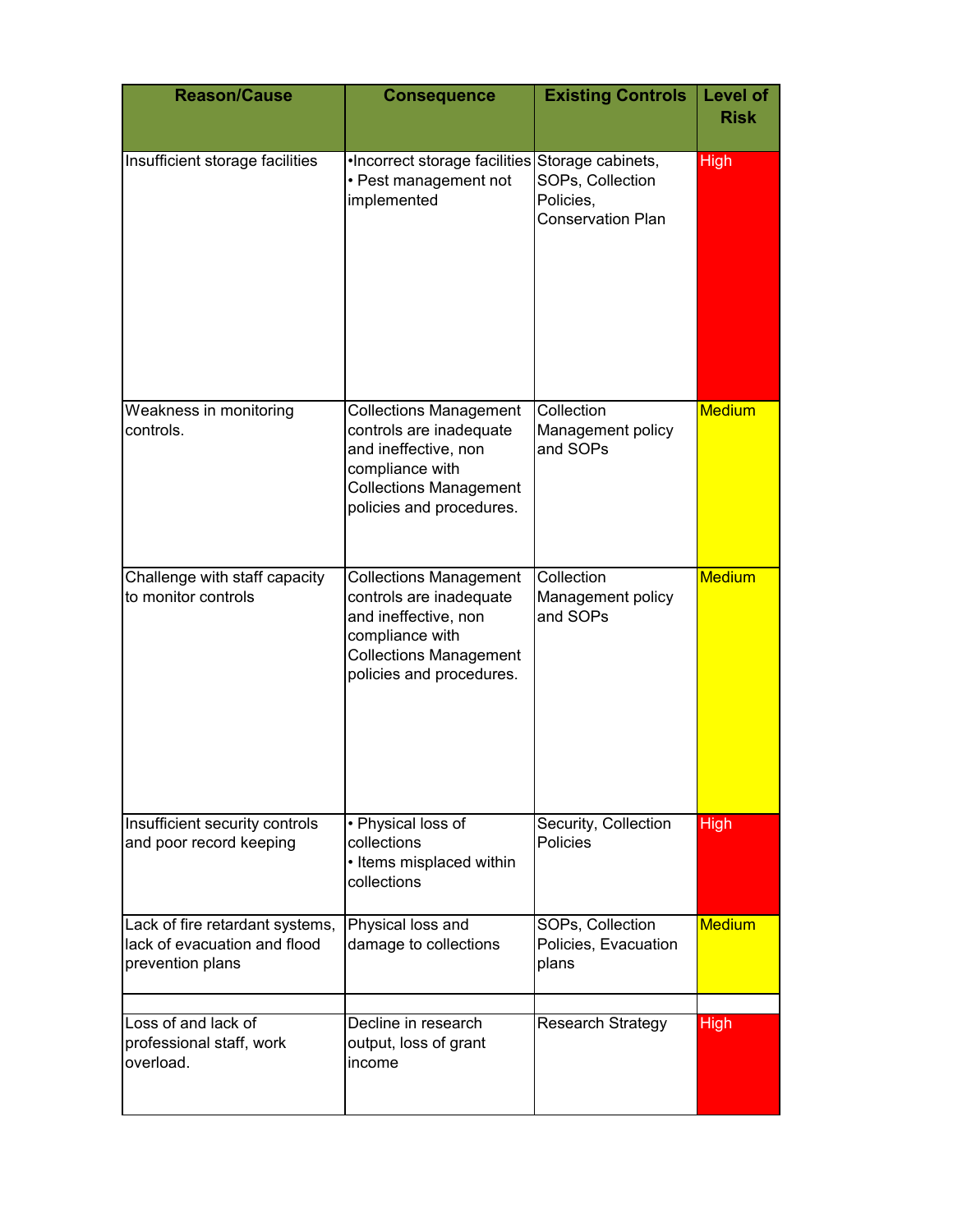| Focussing on research that is<br>not inclusive to the public and<br>stakeholders            | Loss of interest from<br>public and stakeholders                                      | Transformation<br>Strategy                                                                                                                    | <b>Medium</b> |
|---------------------------------------------------------------------------------------------|---------------------------------------------------------------------------------------|-----------------------------------------------------------------------------------------------------------------------------------------------|---------------|
| Insuffecient staff with<br>creative/artistic skills to design<br>new exhibitions            | <b>Declining Public Interest</b>                                                      | <b>Exhibition Policy</b>                                                                                                                      | <b>Medium</b> |
| Insufficient market research                                                                | Declining public interest                                                             | <b>Exhibition Strategy</b>                                                                                                                    | <b>Medium</b> |
| Insufficient market research<br>and outdated exhibitions                                    | Declining public interest                                                             | Engagement with<br>Department of<br>Education                                                                                                 | <b>Medium</b> |
| Inssufficient security measure<br>inplemented, size of the sites<br>are difficult to police | Injury and loss of life                                                               | Increase in security<br>patrols and other<br>security measures                                                                                | <b>High</b>   |
| Change of government<br>priorities                                                          | Inability to meet strategic<br>objectives                                             | Own revenue<br>generation, cost<br>containment and cost<br>reduction and interact<br>with DAC for funding                                     | <b>High</b>   |
| Insufficient funding, capacity<br>constraints                                               | Reduced visitors<br>numbers, damage to<br>heritage objects and<br>reduction in income | Assessment of<br>condition of buildings<br>on a regular basis<br>and submission of<br><b>Usser Assets</b><br>Management Plan to<br><b>DAC</b> | <b>High</b>   |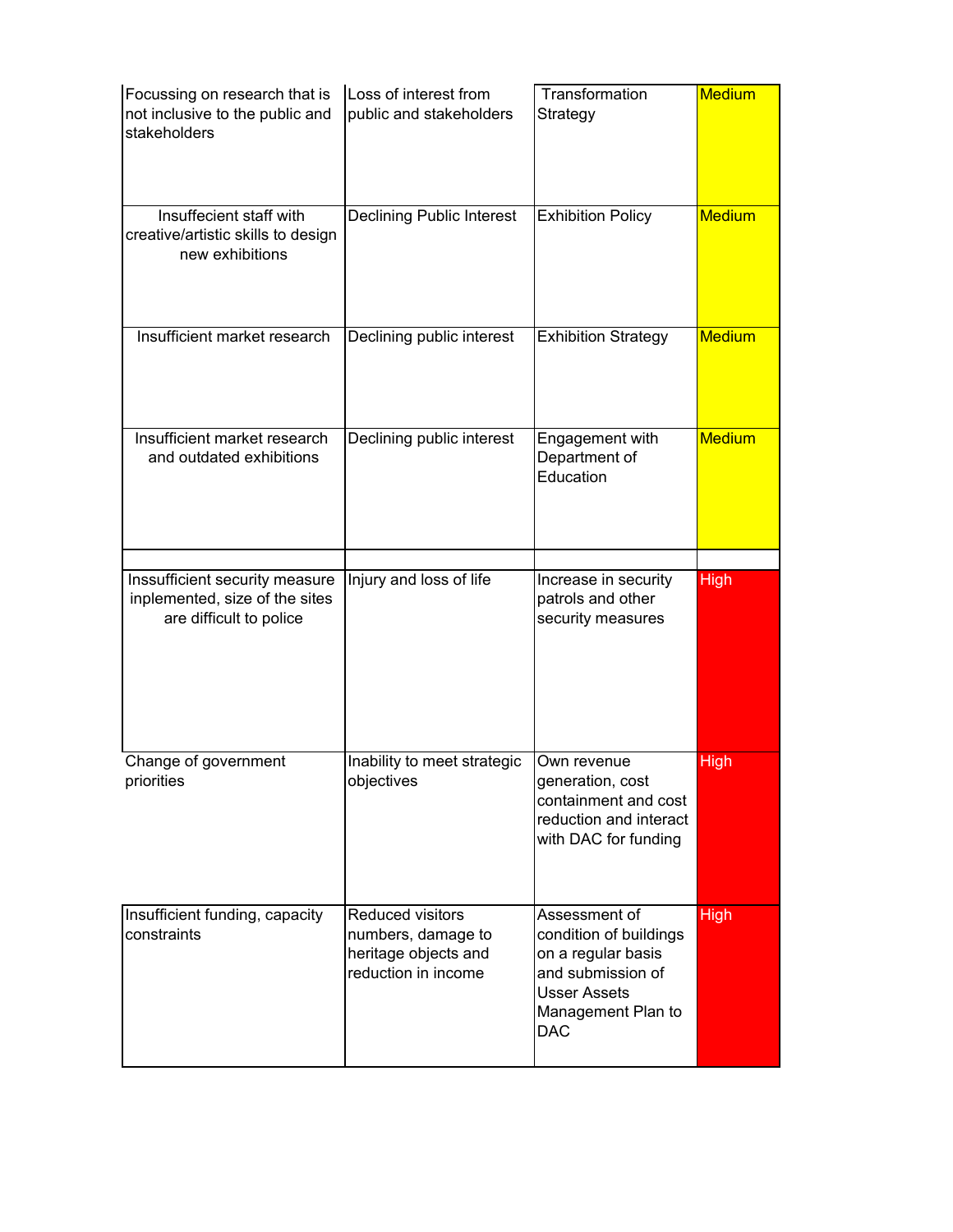| No access to on-line<br>accounting system by the<br>museums                                                            | Reduce business viability Manual processing<br>and increased audit<br>findings |                                                                                                                                                                    | <b>High</b>   |
|------------------------------------------------------------------------------------------------------------------------|--------------------------------------------------------------------------------|--------------------------------------------------------------------------------------------------------------------------------------------------------------------|---------------|
| Lack of dedicated revenue<br>collection portfolio (Cost and<br>Management Accountant),<br>reduction in visitor numbers | Insufficient funding                                                           | Revenue streams,<br>price list and<br>collection methods                                                                                                           | <b>High</b>   |
| Continued adverse opinion                                                                                              | Reduction of funding,<br>Administration, few<br>visitors number                | <b>Remedial Action</b><br>Plans                                                                                                                                    | <b>High</b>   |
| No dedicated risk<br>management unit                                                                                   | Adverse Finding and non-<br>achievement of<br>organisational strategies        | Capacitated<br>employees on risk<br>management issues,<br>Audit, Risk,<br>Information and<br>Communication<br>Technology<br>Committee, Internal<br><b>Auditors</b> | <b>High</b>   |
| One sided narrative                                                                                                    | Fail to contribute to social<br>cohesion and nation<br>building.               | Approved<br>Transformation<br>Strategy                                                                                                                             | <b>Medium</b> |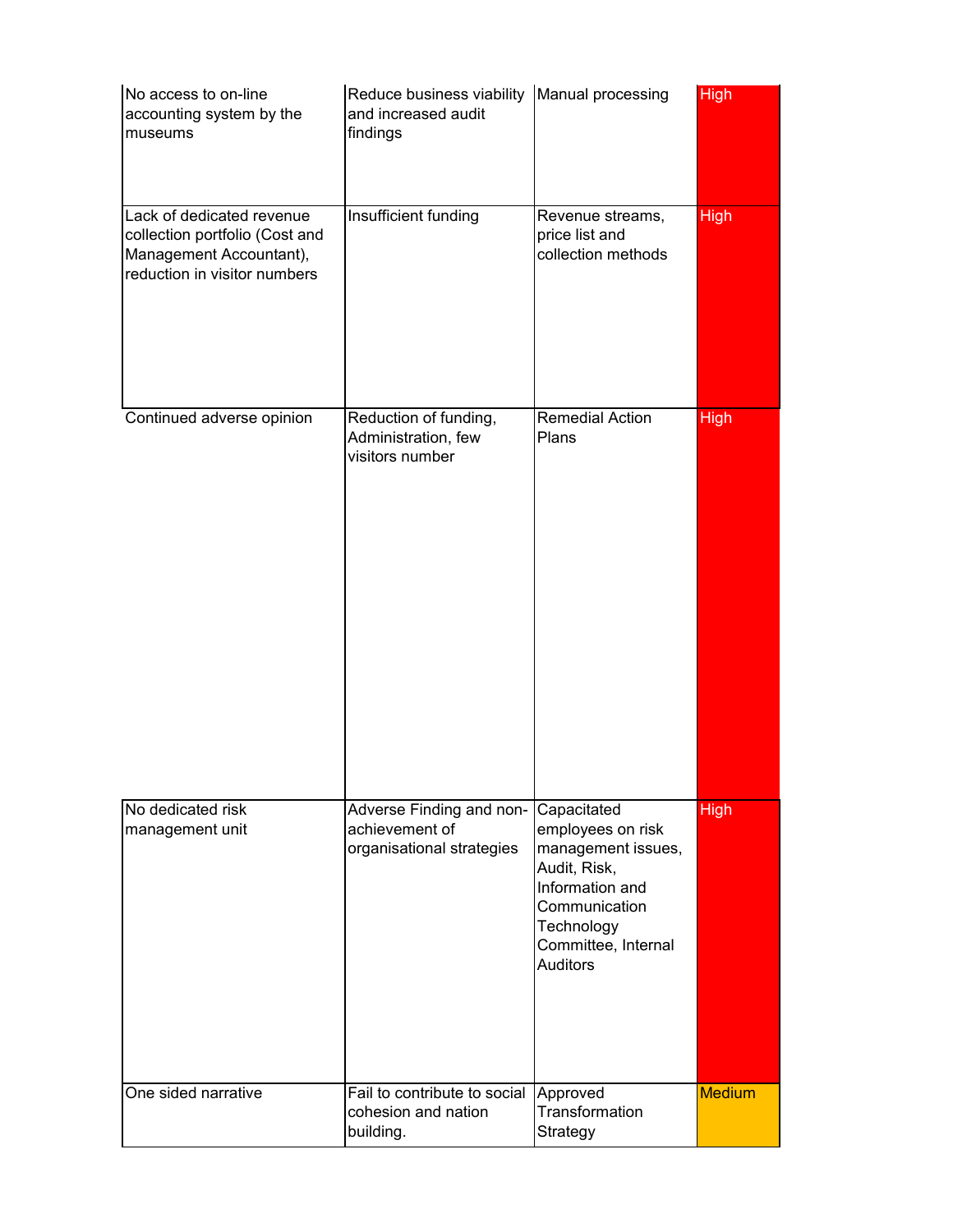| Mind set, comfortable with<br>status quo, fear of change and<br>fear the unknown                                                                    | Stagnation                                                        | Change Management High<br>Programme    |             |
|-----------------------------------------------------------------------------------------------------------------------------------------------------|-------------------------------------------------------------------|----------------------------------------|-------------|
| Lack of properly skilled<br>personnel, working condition,<br>lack of competetive<br>remuneration                                                    | Loss of talent, Attracting<br>and retaining wrong talent Strategy | <b>Talent Management</b>               | <b>High</b> |
| Inadequate structure, staff not<br>responding to training<br>opportunities, no Career<br>Management Policy in place,<br>lack of succession planning | Low staff morale, loss of<br>critical and skilled staff           | Leadership<br>Development<br>programme | <b>High</b> |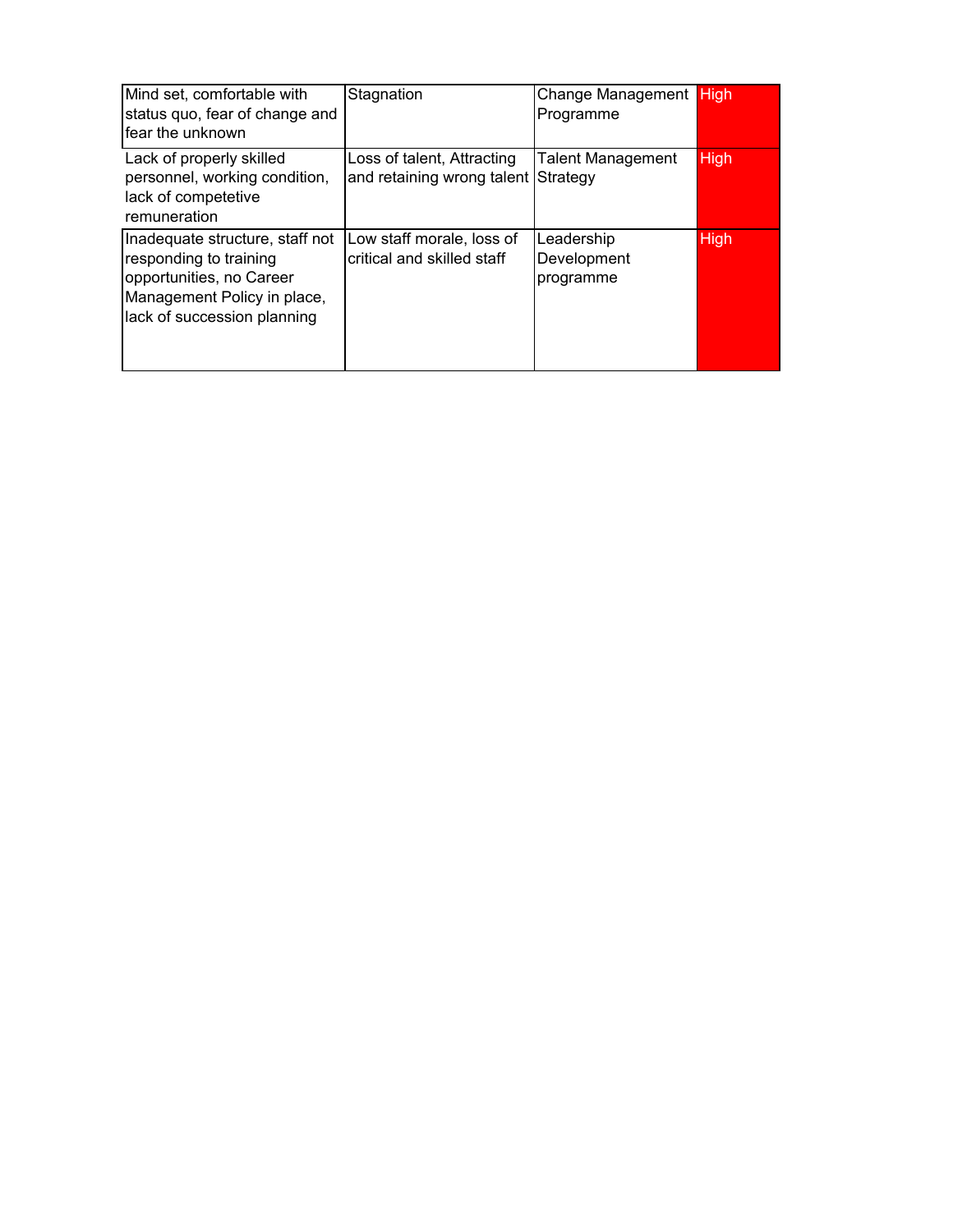| <b>Risk Response</b><br><b>Strategy</b>                                                | <b>Timeline</b> | <b>Implementation</b><br><b>Status</b>                                                                                                                                                                          | <b>Reason for Non-</b><br>Implementation                                            |  |
|----------------------------------------------------------------------------------------|-----------------|-----------------------------------------------------------------------------------------------------------------------------------------------------------------------------------------------------------------|-------------------------------------------------------------------------------------|--|
| Purchase additional<br>cabinets, ensure<br>temperature<br>controls and pest<br>control |                 | Mar-1840% Pest control<br>have been<br>implemented at<br>Military, Cultural<br>and Natural<br><b>History Museums</b><br>and climate control<br>infrastruture<br>updgrades has<br>been requested at<br><b>NH</b> |                                                                                     |  |
| Workshop policies<br>and procedures to<br>ensure adherence                             |                 | Mar-18 Consequense<br>management<br>implemented                                                                                                                                                                 |                                                                                     |  |
| Workshop policies<br>and procedures to<br>ensure adherence                             | Mar-18          |                                                                                                                                                                                                                 |                                                                                     |  |
| Develop security<br>policy and collection<br>processes                                 |                 | Mar-18 Draft Security<br>policy was<br>circulated for<br>comment                                                                                                                                                |                                                                                     |  |
| Develop<br>Appropriate<br><b>Evacuation Plan</b>                                       | <b>Nov-18</b>   |                                                                                                                                                                                                                 | OHS Committee at<br>Natural History and<br>HO currently<br>inactive                 |  |
| Filling vacancies for<br><b>Researchers</b>                                            | Mar-19          |                                                                                                                                                                                                                 | Hold placed on<br>filling vacant<br>positions,<br>implementation of<br>realignment? |  |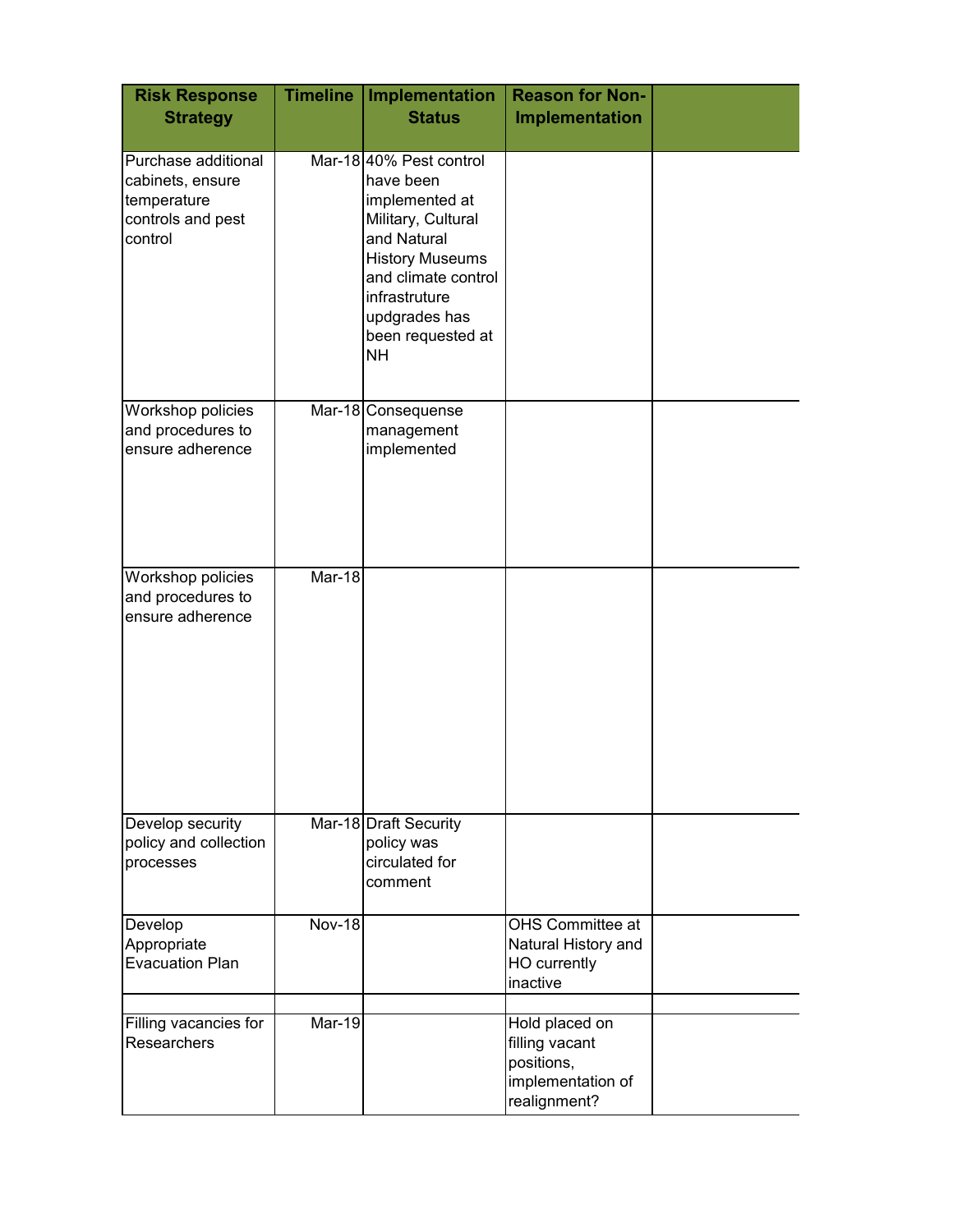| Establish Research<br>Committee to<br>monitor research<br>projects                                                        |           | Mar-19 Transformation<br>plan being<br>developed and<br>implemented in<br>2018/2019<br>financial year |  |
|---------------------------------------------------------------------------------------------------------------------------|-----------|-------------------------------------------------------------------------------------------------------|--|
| <b>Establish Exhibition</b><br>Committee to<br>develop and<br>implement the<br>exhibition strategy                        |           | Mar-18 Committee<br>established,<br>requires<br>formalisation.                                        |  |
| <b>Conduct Market</b><br>Research on<br>relevance of currect<br>collections to<br>various cultures                        | Mar-18    |                                                                                                       |  |
| Conduct research<br>on educational<br>carricum to inform<br>education programs<br>and tours                               | Mar-18    |                                                                                                       |  |
| Market museums to<br>local communities<br>to increase the<br>community's sence<br>of ownership and<br>pride of the museum | 31-Mar-19 |                                                                                                       |  |
| Identify alternatives<br>:NRF, NHC, SANBIC, i<br>mprove debt<br>collection and<br>improve own<br>revenue collections      | 31-Mar-18 |                                                                                                       |  |
| Create facilitities<br>management<br>portfolio and<br>infrastructure<br>funding                                           | 31-Mar-18 |                                                                                                       |  |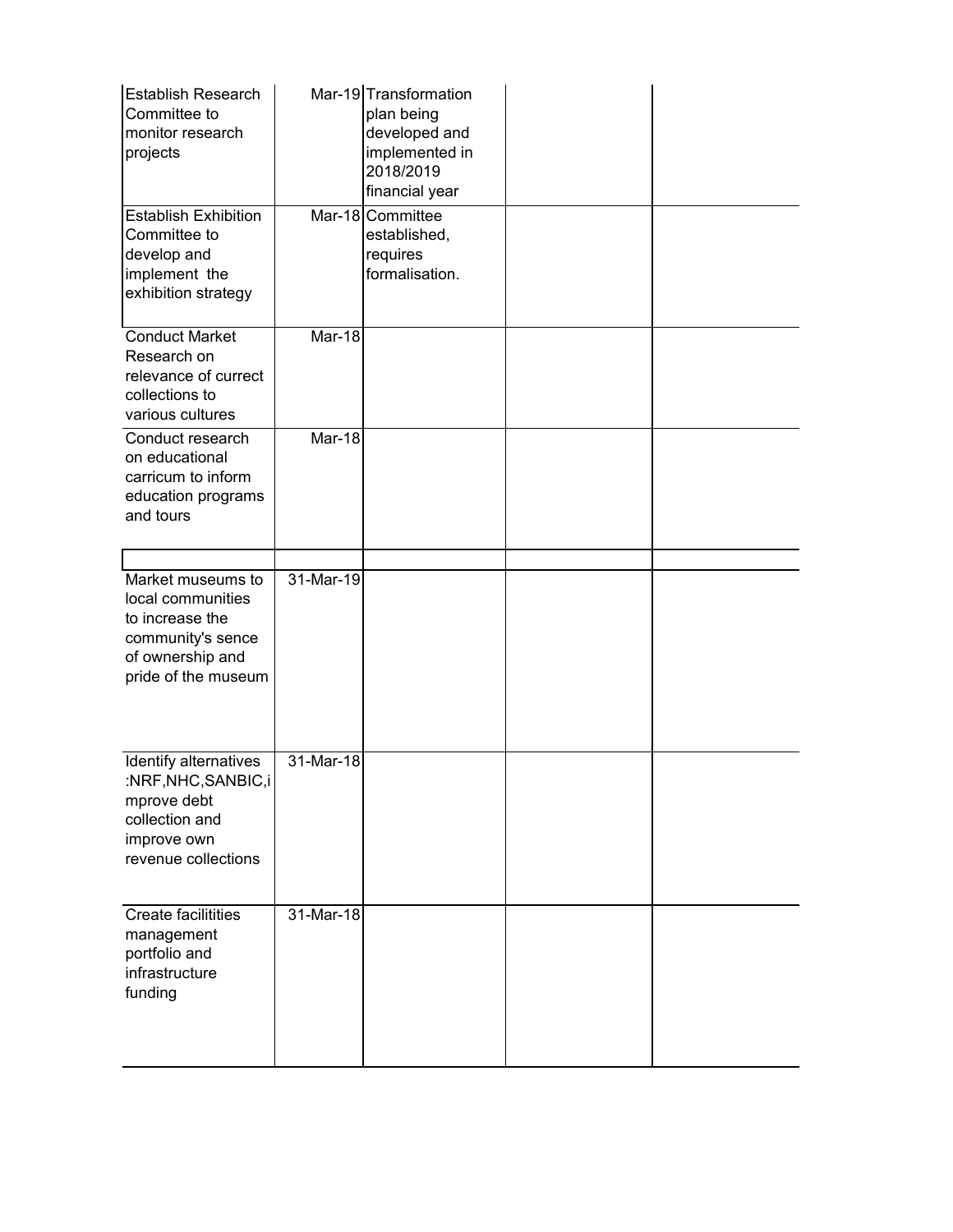| Intergration of<br>systems, granting<br>acces to intergrated<br>system for museums                                                                                                                                                                                                                                                                                           | 31-Mar-18    |  |  |
|------------------------------------------------------------------------------------------------------------------------------------------------------------------------------------------------------------------------------------------------------------------------------------------------------------------------------------------------------------------------------|--------------|--|--|
| Create a dedicated<br>revenue collection<br>portfolio to manage<br>income generation<br>for the organisation,<br>improve the quality<br>of infrastructure                                                                                                                                                                                                                    | $31$ -Mar-18 |  |  |
| Implementation of<br>remedial plan,<br>monitoring of<br><b>Requests For</b><br>Information (RFIs),<br>Compliance with<br>regulations and<br>laws, adherence<br>and implementation<br>of internal policies<br>and resolutions of<br>Management and<br>Council, Proper<br>Record Keeping,<br>implementation of<br>serious<br>consequence<br>management and<br>capacitate units | 31-Mar-18    |  |  |
| <b>Appoint Risk</b><br>management expert<br>to monitor the risk<br>Register for the<br>organisation<br>Alternatively appoint<br>service provider,<br>include risk<br>management<br>functions in all<br>employees<br>performance<br>agreements                                                                                                                                | 31-Mar-18    |  |  |
| Implement the<br>Transformation<br>Strategy                                                                                                                                                                                                                                                                                                                                  | 31-Nov-18    |  |  |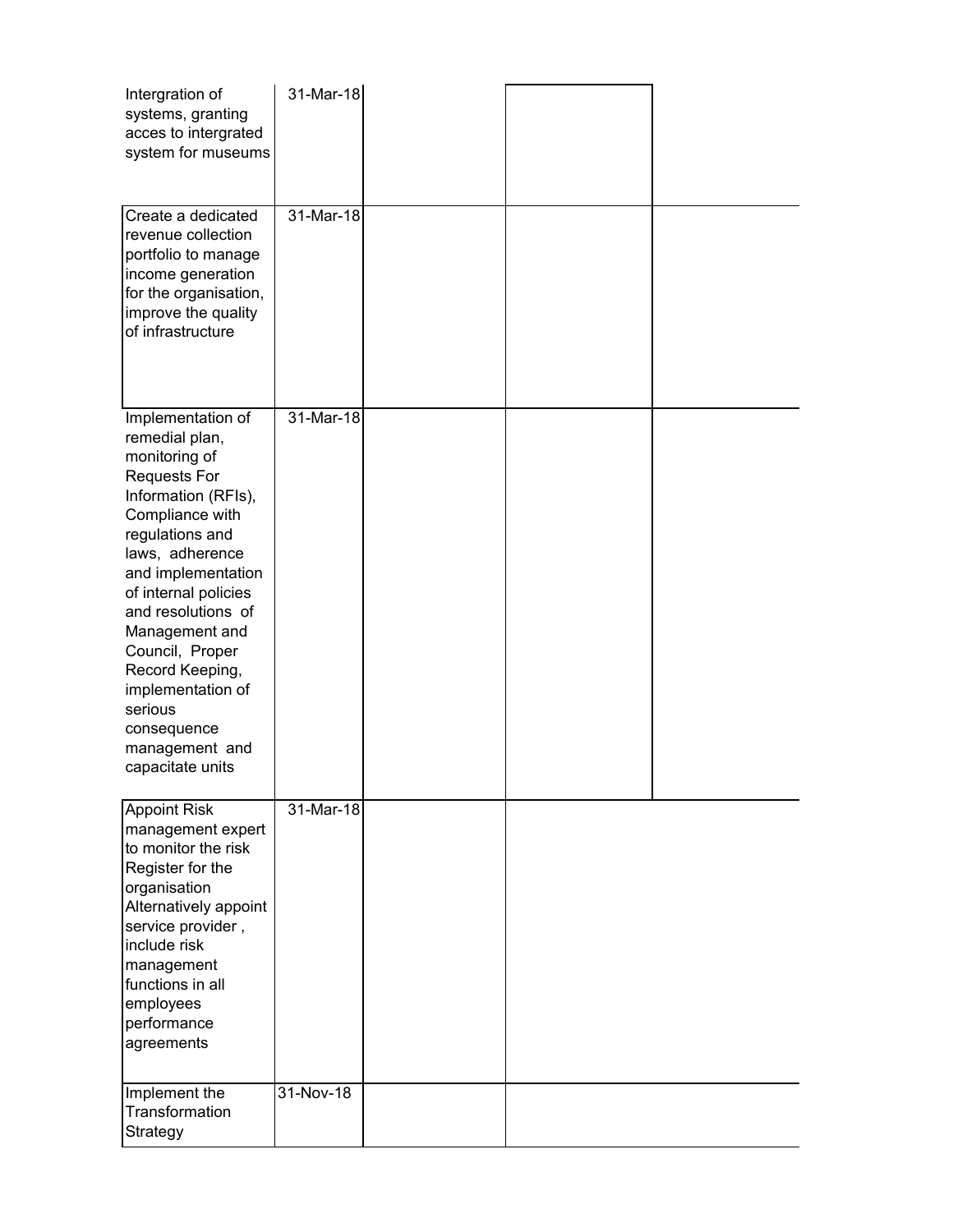| Implement Change<br>Management<br>Strategy                                                                            | 31-Nov-18 |  |
|-----------------------------------------------------------------------------------------------------------------------|-----------|--|
| Implement HC<br>Strategies and<br>Programmes                                                                          | 31-Mar-18 |  |
| <b>Talent Management</b><br>Strategy, Human<br>Capital Strategy and<br>Training and<br>Development Policy<br>and Plan | 31-Mar-18 |  |